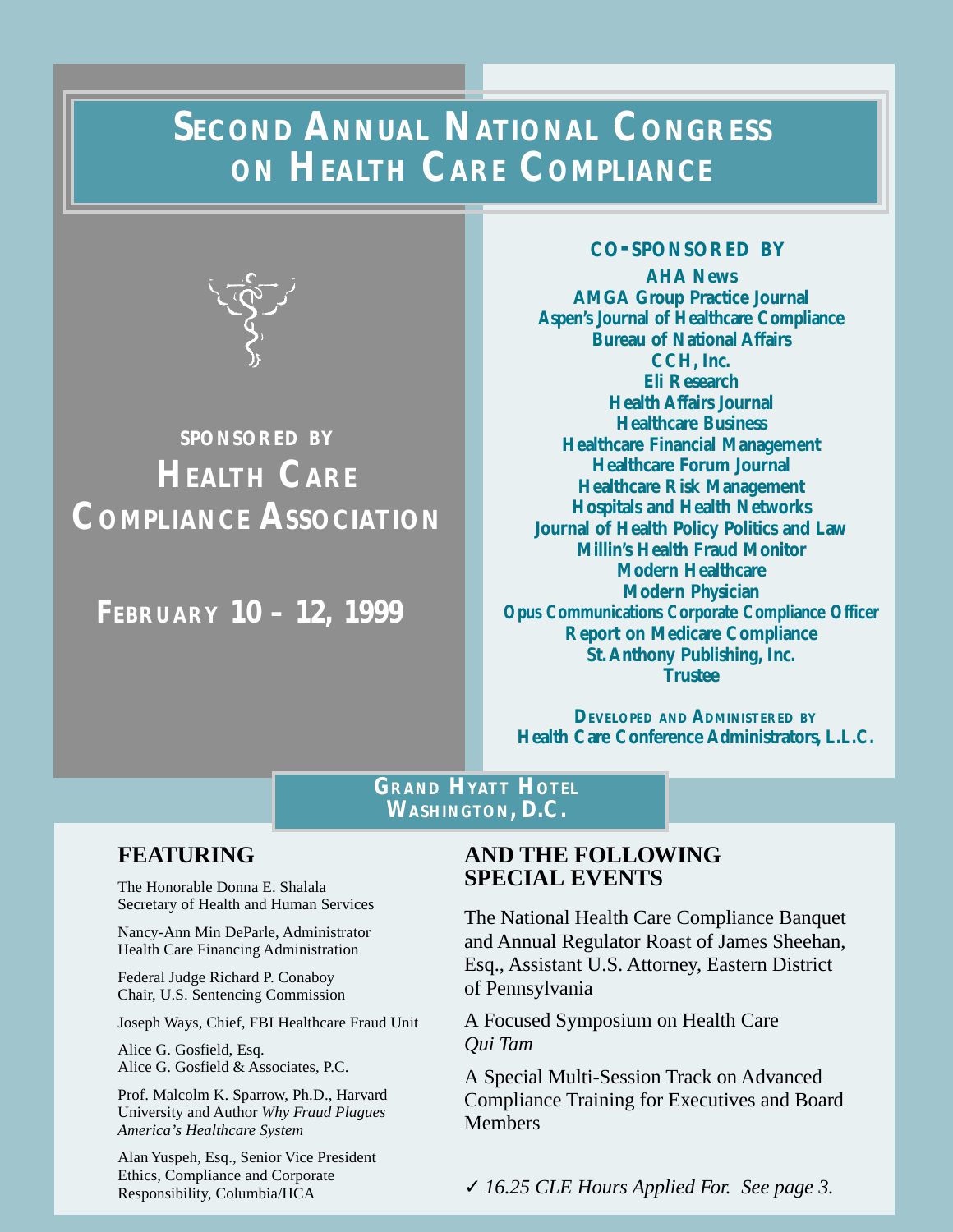## **THE SECOND ANNUAL NATIONAL CONGRESS ON HEALTH CARE COMPLIANCE**

At the First National Congress on Health Care Compliance held February 25-27, 1998 in Washington, D.C., over 1,000 registrants, 100 faculty and 40 cosponsoring organizations came together to study and debate the major health care enforcement and compliance issues of our time. The Congress, with presentations from the nation's preeminent health care compliance regulators, attorneys, consultants and compliance professionals and its unique compliance video collection approach, received universally high registrant ratings.

Over the past year, the pace of health care enforcement initiatives and responsive compliance efforts has continue to increase. A number of prominent *qui tam* cases have been unsealed. Numerous large health care enterprises, both investor-owned and nonprofit, have entered into substantial monetary settlements and executed corporate integrity agreements. National publications, such as the *New York Times* and the *Wall Street Journal,* continue to make health care compliance front page news.

The Second Annual National Congress on Health Care Compliance has been convened to encourage a continuing national dialogue on the ongoing governmental and private sector enforcement initiatives sweeping health care finance and delivery. The nation's leading health care regulators and prosecutors from the Department of Health and Human Services, the Federal Bureau of Investigation, the Health Care Financing Administration, the Federal Trade Commission, the Securities and Exchange Commission, various United States Attorneys General's Offices and the Department of Justice will describe in detail current and future health care enforcement initiatives. Leading compliance professionals, including attorneys, consultants and compliance officers, will articulate responsive strategies and share benchmarks for best practices compliance programs.

## WHO SHOULD ATTEND THE CONGRESS

- *• Health Care senior executives and leaders, including CEOs and CFOs in hospitals, medical groups and IPAs, ancillary providers, long term care organizations and health plans*
- *• Members of the Board of Trustees of Health Care Enterprises*
- *• Health Care Compliance Officers*
- *• Health Care Risk Managers*
- *• Health Care Finance, Patient Accounts, Coding, and Billings Specialists*
- *• Physicians and Other Health Professionals*
- *• Health Care Consultants and Attorneys*
- *• Health Care Regulators*
- *• Health Care Journalists, Researchers and Policy Makers*

## SPECIAL FEATURES OF THE CONGRESS

To address the special needs and requests of registrants, the Congress will include the following special events and features:

## Extensive Written Materials

aaaaaaaaaaaaaaaaaaaaaa

The faculty of the Congress will prepare written materials to accompany their presentations, including copies of presentation overheads and related materials which will be included with the Congress binder. Additionally, sample compliance publications and related documentation will be shared with registrants.

## Unique Video Presentations

The Congress has become renowned for its use of press conference and news videos covering major health care enforcement and compliance events, investigations and prosecutions. Often used in transitions between plenary session speakers, these video presentations highlight recent major health care compliance developments.

## National Health Care Compliance Banquet and Annual Regulator Roast

On the evening of Wednesday, February 10, 1999, HCCA will host its National Health Care Compliance Banquet featuring the noted academic authority on health care enforcement and compliance issues, *Malcolm K. Sparrow,* Ph.D., of the Kennedy School of Government at Harvard University.

HCCA's Annual Regulator Roast will follow, featuring a roast of one of the nation's preeminent health care fraud prosecutors, *James Sheehan,* Esq., Assistant U.S. Attorney General of the Eastern District of Pennsylvania.

## A Special Symposium on Health Care Qui Tam

Increasingly, federal and state health care enforcement initiatives are growing out of private "whistleblower" or *qui tam* actions under the federal False Claims Act. The False Claims Act imposes liability on persons or corporations who make fraudulent claims for payment on the United States Government. It was originally enacted during the Civil War in an effort to deter corrupt military contractors. For over a century, defense contractors remained the primary targets of the statute.

The Attorney General is primarily responsible for bringing False Claims Act cases. She is required by the terms of the Act to investigate violations "diligently." However, the False Claims Act also allows a private citizen to bring a civil suit on behalf of the United States. Such suits are known as *qui tam* or "whistleblower" actions. The *qui tam* provisions of the False Claims Act are intended to encourage all persons with information about fraud against the government to come

## SAVE THE DATES **October 24-26, 1999**

**Health Care Compliance Association Annual Compliance Institute, Chicago, Illinois For information call 888-580-8373**

aaaaaaaaaaaaaaaaaaaaaaaaaaaaaaaaaaaaaaaaaaaaaaaaaaaaaaaaaaaa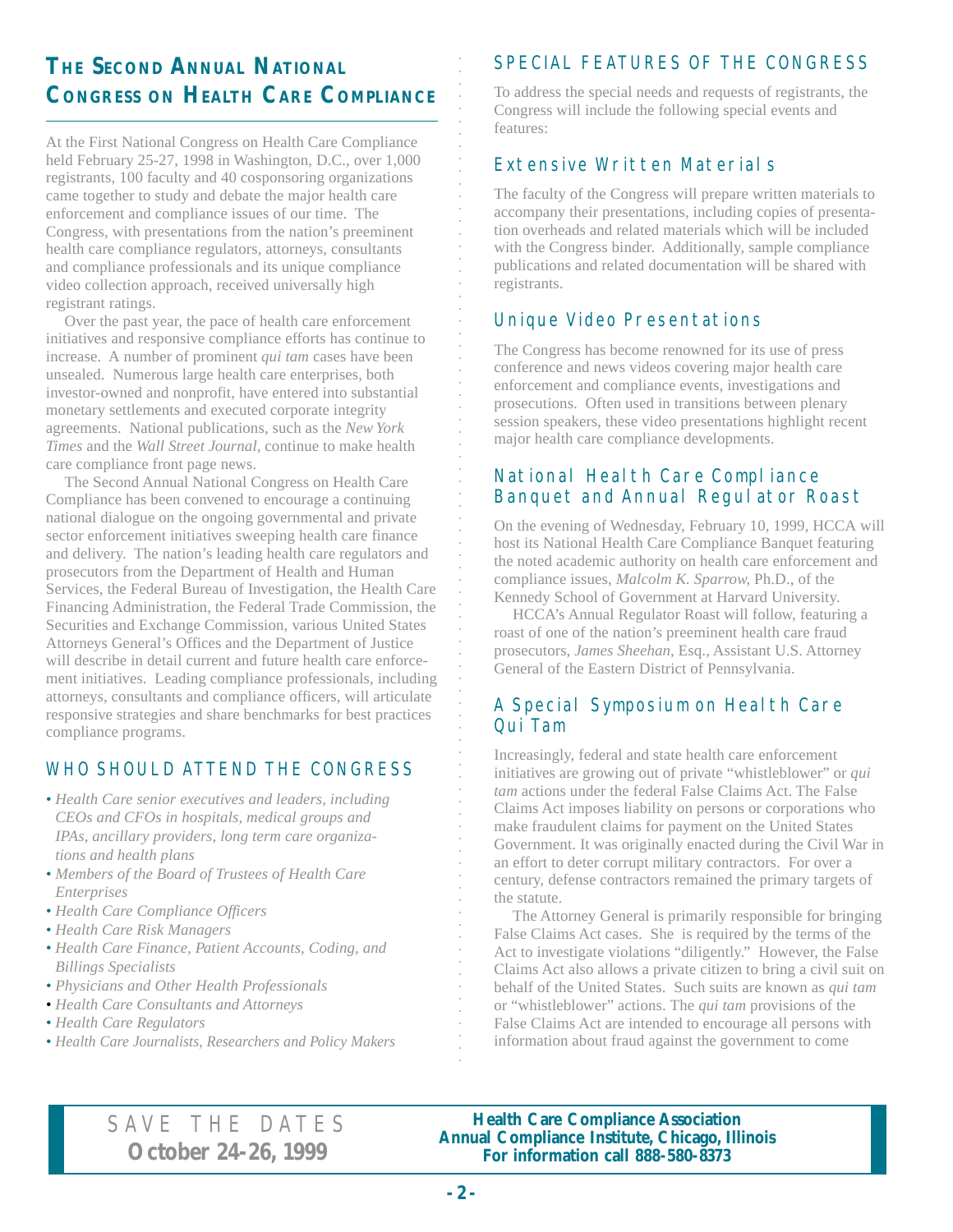forward. A successful private plaintiff in a *qui tam* suit, called a "relator," is entitled to a share of the recovery as well as reimbursement of the costs of bringing a suit.

There has been a tremendous increase in the number of *qui tam* lawsuits filed against health care providers. Ten years ago, less than ten percent of *qui tam* recoveries were from health care related actions; by 1995, nearly half of the recoveries came from these cases. In less than a decade, the number of whistleblower cases has gone from 50 to over 300 filed annually, with two-thirds of recent cases being brought against health care defendants. Law firms that specialize in representing *qui tam* plaintiffs have taken to advertising in health care industry publications in an effort to locate wouldbe relators.

This new wave of cases involves more than obvious false claims, such as billing Medicare for services that were never rendered. Coding errors and overbilling now give rise to whistleblower suits. Indeed, *qui tam* suits are being filed in a number of areas that arguably should not fall within the False Claims Act, including violations of Medicare anti-kickback regulations, failure to provide adequate care to Medicare patients, and failure to comply with Medicare manual provisions relating to billing.

The Congress will offer a special focused symposium on *qui tam* on the morning of Friday, February 12, 1999. Featured will be the nation's top *qui tam* plaintiffs and defense counsel and a panel of *qui tam* relators, the actual whistleblowers in some preeminent recent *qui tam* cases.

#### Advanced Compliance Training for Executives and Board Members

The Congress features a focused multi-session advanced training course on compliance matters for health care executives and members of boards of directors. Compliance officers may wish to invite and accompany key executives and board members to this valuable course of compliance study. Taught by the nation's leading compliance consultants, attorneys and compliance officers, the course will cover the following topics:

- *Required Commitment and Key Actions in Establishment and Implementation of a Corporate Compliance Plan*
- *• Structure, Organization and Funding of Corporate Compliance Plans*
- *• Liability, Fiduciary Duties and Personal Obligations of Executives and Board Members*
- *• Working with Your Corporate Compliance Officer*
- *• Maintaining Focus—Ongoing Functions and Commitments*

## ABA MCLE Credit

Required sponsor documentation has been forwarded to and credit requested from MCLE states with general requirements for all lawyers. We have requested a total of 16.25 CLE hours from all MCLE states. Lawyers seeking credit in Pennsylvania must pay fees of \$1.50 per credit hour directly to the PA CLE Board. The Congress pays applicable fees in other states where the sponsor is required to do so, and in states

where a late fee may become applicable. Please be aware that each state has its own rules and regulations, including the definition of "CLE"; therefore, certain programs may not receive credit in some states. For information on approved credit hours for your state, please contact the Congress at 888-309-7888.

#### About the Congress Sponsor

The Health Care Compliance Association (HCCA) is a forum for health care professionals involved in compliance. The mission of HCCA is to provide a collaborative setting that promotes integrity and ethical behavior through the development of comprehensive compliance programs throughout the entire health care industry. HCCA is a national organization whose function is to facilitate the introduction, development and maintenance of quality health care compliance programs; to provide a forum for understanding the complicated health care environment; and to provide educational opportunities for those involved with compliance in the health care industry.

For questions about HCCA membership, please call 888-580-8373.

## **PRECONFERENCE SPECIAL EVENT WEDNESDAY, FEBRUARY 10, 1999**

### THE NATIONAL HEALTH CARE COMPLIANCE BANQUET

presented by the Health Care Compliance Association

### Featuring

aaaaaaaaaaaaaaaaaaaaaaaaaaaaaaaaaaaaaaaaaa

*Prof. Malcolm K. Sparrow,* Ph.D., Lecturer in Public Policy John F. Kennedy School of Government, Harvard University and Author, *Why Fraud Plagues America's Healthcare System* and

Health Care Compliance Association Annual Regulator Roast of *James Sheehan,* Esq., Assistant U.S. Attorney, Chief, Civil Division, Eastern District of Pennsylvania

## Featuring the following Roasters:

*Alice G. Gosfield,* Esq., Alice G. Gosfield and Associates, P.C.

*Greg Miller,* Esq., Partner, Miller, Alfano & Raspanti, and former Assistant U.S. Attorney and Chief, Criminal Division, Eastern District of Pennsylvania

#### *Master of Ceremonies*

*Brent Saunders,* J.D., M.B.A. Chief Risk Officer, Coventry Health Care and President, HCCA

**COCKTAILS 6:00 PM BANQUET 7:00 PM**

aaaaaaaaaaaaaaaaaaaaaaaaaaaaaaaaaaaaaaaaaaaaaaa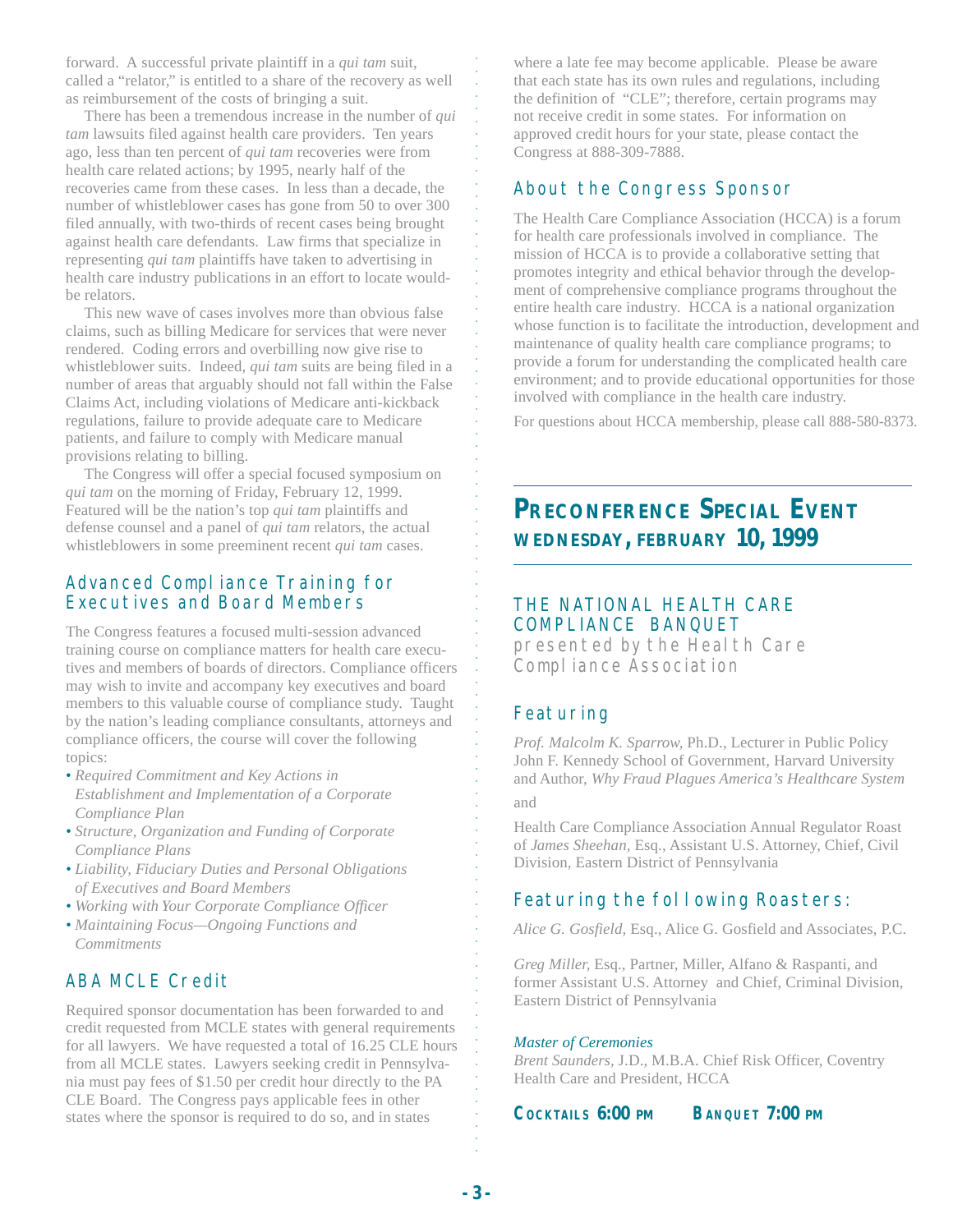# THE NATIONAL SYMPOSIUM ON HEALTH CARE ENFORCEMENT

# **program**

| THURSDAY, FEBRUARY 11, 1999              |                                                                                                         |
|------------------------------------------|---------------------------------------------------------------------------------------------------------|
| $8:00$ AM                                | <b>INTRODUCTION</b>                                                                                     |
|                                          | Co-Moderators:                                                                                          |
|                                          | Peter N. Grant, J.D., Ph.D., Partner, Davis Wright Tremaine LLP                                         |
|                                          | Brent Saunders, J.D., M.B.A., Chief Risk Officer, Coventry Healthcare, President, Health Care           |
|                                          | Compliance Association and HCCA 1997 Compliance Professional of the Year                                |
| $8:00$ AM - $8:15$ AM                    | WELCOME AND OVERVIEW OF ADMINISTRATION'S POSITION ON HEALTH CARE COMPLIANCE                             |
|                                          | The Honorable Donna E. Shalala, Secretary of Health and Human Services                                  |
| $8:15$ AM - $9:00$ AM                    | <b>COMPLIANCE WITH THE FEDERAL SENTENCING GUIDELINES</b>                                                |
|                                          | The Honorable Richard P. Conaboy, Senior Federal Judge, and Chair, U.S. Sentencing Commission           |
|                                          | 9:00 AM - 10:15 AM POINT AND COUNTERPOINT ON HEALTHCARE CIVIL AND CRIMINAL PROSECUTIONS                 |
|                                          | James Sheehan, Esq., Assistant U.S. Attorney, Eastern District of Pennsylvania                          |
|                                          | Alice G. Gosfield, Esq., Alice G. Gosfield and Associates, P.C.                                         |
| $10:15$ am - $11:00$ am                  | <b>HEALTH CARE FRAUD INVESTIGATIONS UPDATE</b>                                                          |
|                                          | Joseph Ways, Chief, Healthcare Fraud Unit, Federal Bureau of Investigation                              |
| $11:00$ AM - $11:15$ AM                  | <b>BREAK</b>                                                                                            |
| $11:15$ AM - $12:30$ PM                  | <b>1-A HEALTH CARE ANTITRUST COMPLIANCE</b>                                                             |
|                                          | Richard Feinstein, Esq., Assistant Director, Federal Trade Commission, Healthcare Division              |
| Concurrent                               | David C. Jordan, Esq., Assistant Chief, Health Care Antitrust Task Force, U.S. Department of Justice    |
| <b>Sessions</b>                          | <sup>1</sup> 1-B HEALTH CARE ENFORCEMENT AND COMPLIANCE: TAX EXEMPT ORGANIZATIONS AND PUBLIC COMPANIES  |
|                                          | Marcus S. Owens, Director, Exempt Organizations Division, Internal Revenue Service                      |
|                                          | Paul Berger, Esq., Assistant Director, Enforcement, U.S. Securities and Exchange Commission             |
|                                          | 1-C HCFA's PROGRAM INTEGRITY STRATEGY                                                                   |
|                                          | Penny Thompson, Director, Program Integrity Group, Health Care Financing Administration                 |
| $12:30 \text{ }$ PM - $2:30 \text{ }$ PM | <b>LUNCHEON PRESENTATIONS</b>                                                                           |
|                                          | <b>HEALTH CARE ENFORCEMENT INITIATIVES UPDATE</b>                                                       |
|                                          | Harvey A. Yampolsky, Esq., Partner, Arent, Fox, Kintner, Plotkin and Kahn, and former Chief Counsel,    |
|                                          | Office of Inspector General, DHHS                                                                       |
|                                          | <b>STRATEGIC RESPONSES TO THE CHALLENGE OF HEALTH CARE COMPLIANCE</b>                                   |
|                                          | Richard P. Kusserow, President, Strategic Management Systems, Inc. and former Inspector General, DHHS   |
| $2:30$ PM - $3:45$ PM                    | <b>2-A MANAGED CARE ENFORCEMENT</b>                                                                     |
|                                          | Bruce Fried, Esq., Partner, Shaw Pittman Potts & Trowbridge and former Director, Center for Health      |
| Concurrent                               | Plans & Providers, HCFA                                                                                 |
| Sessions                                 | 2-B HEALTH CARE ENFORCEMENT IN THE PRIVATE SECTOR                                                       |
|                                          | William J. Mahon, Executive Director, National Health Care Anti-Fraud Association                       |
|                                          | 2-C UPDATE ON PROPOSED STARK II REGULATIONS AND STARK ADVISORY OPINIONS                                 |
|                                          | Joanne E. Sinsheimer, Coordinating Stark II Regulations, Health Care Financing Administration           |
|                                          | 2-D ADA, EEOC AND OTHER EMPLOYMENT-RELATED COMPLIANCE ISSUES                                            |
|                                          | Patricia Casey, Esq., Partner, Akin Gump Strauss Hauer and Feld                                         |
|                                          | Donald Livingston, Esq., Partner, Akin Gump Strauss Hauer and Feld, and former General Counsel for      |
|                                          | U.S. EEOC                                                                                               |
| $3:45$ PM - $4:15$ PM                    | <b>BREAK</b>                                                                                            |
| $4:15$ PM - $5:30$ PM                    | 3-A OPERATION RESTORE TRUST, DRG 3-DAY WINDOW PROJECT AND PPS HOSPITAL                                  |
| Concurrent                               | <b>DISCHARGE/TRANSFER INVESTIGATION UPDATE</b>                                                          |
| Sessions                                 | Andrew Quinn, Esq., Partner, Compliance Concepts and former Assistant U.S. Attorney, Middle District of |
|                                          | Pennsylvania                                                                                            |
|                                          | <b>3-B LAB SCAM/OPERATION "BAD BUNDLE" UPDATE</b>                                                       |
|                                          | Lisa Marie Sylvia, Esq., Mintz, Levin, Cohn, Ferris, Glovsky & Popeo, P.C., and former Senior Counsel,  |
|                                          | Office of Counsel to the Inspector General, DHHS                                                        |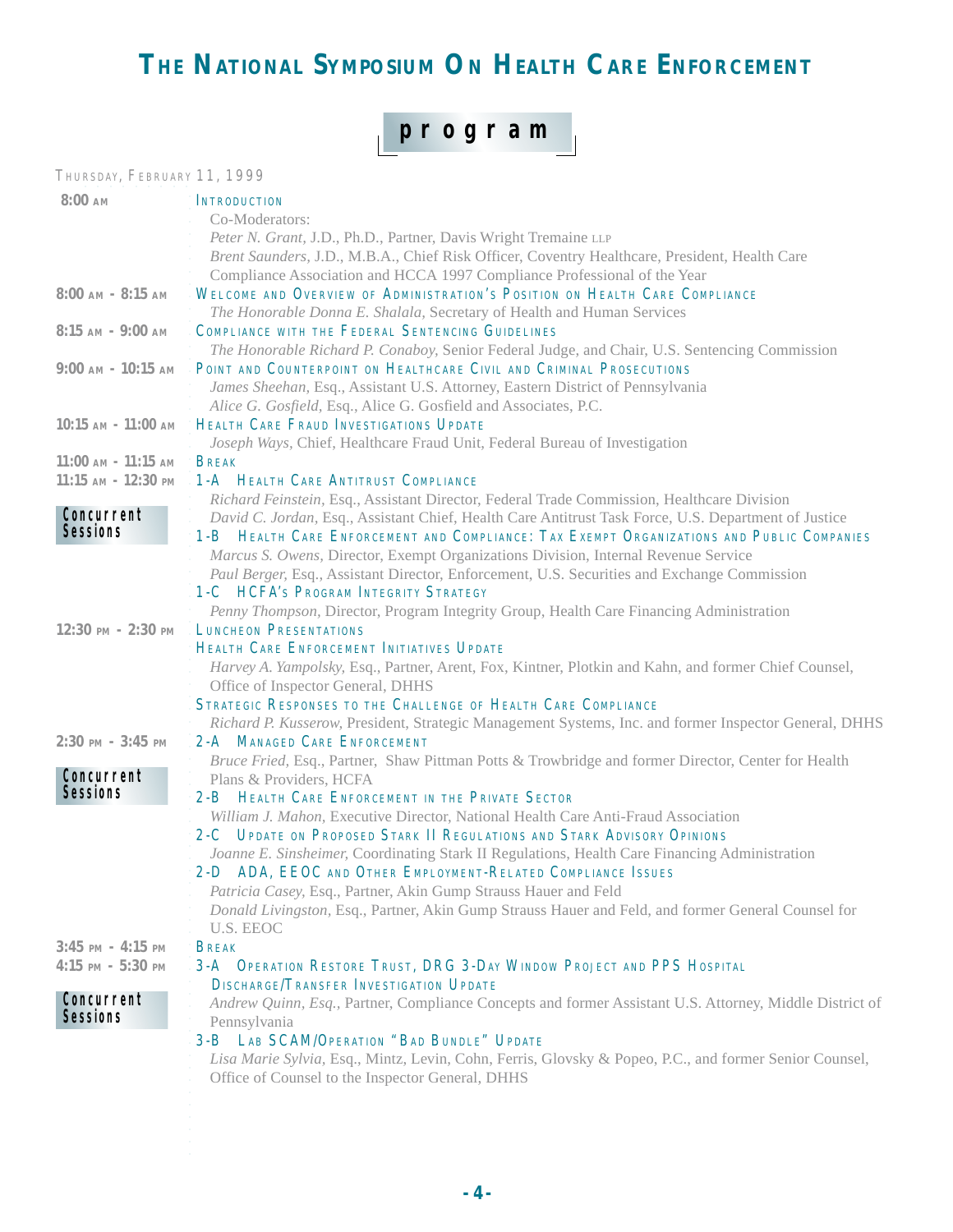# **THE NATIONAL SYMPOSIUM ON HEALTH CARE ENFORCEMENT**

**program**

#### THURSDAY, FEBRUARY 11, 1999

| Concurrent               | 3-C PHYSICIANS AT TEACHING HOSPITALS (PATH) AND OTHER ACADEMIC MEDICAL CENTER                                                    |  |  |
|--------------------------|----------------------------------------------------------------------------------------------------------------------------------|--|--|
| <b>Sessions</b>          | <b>ENFORCEMENT AND COMPLIANCE UPDATE</b>                                                                                         |  |  |
|                          | Ivy Baer, Esq., Regulatory Counsel and Director, Association of American Medical Colleges                                        |  |  |
|                          | Jerry Carr, Chief Compliance Officer, University of Maryland<br><b>3-D HOME HEALTH ENFORCEMENT AND COMPLIANCE UPDATE</b>         |  |  |
|                          |                                                                                                                                  |  |  |
|                          | Thomas C. Fox, Esq., Partner, Reed Smith Shaw & McClay<br><b>3-E MANAGED CARE ENFORCEMENT AND COMPLIANCE UPDATE</b>              |  |  |
|                          | Brent Saunders, J.D., M.B.A., Chief Risk Officer, Coventry Healthcare                                                            |  |  |
|                          | Wendy Krasner, Esq., Partner, McDermott, Will & Emery                                                                            |  |  |
|                          | 3-F PRIVATE SECTOR ENFORCEMENT: WHAT PRIVATE PAYORS ARE DOING                                                                    |  |  |
|                          | Valli Baldassano, Esq., Senior Counsel, Independence Blue Cross                                                                  |  |  |
|                          | Alison M. Duncan, Esq., Partner, Porter, Wright, Morris & Arthur and former Assistant U.S. Attorney,                             |  |  |
|                          | Eastern District of Pennsylvania                                                                                                 |  |  |
|                          | 3-G SPECIAL BOARD/EXECUTIVE TRAINING SESSION:<br>OVERVIEW OF STRUCTURE, ORGANIZATION AND FUNDING OF A CORPORATE COMPLIANCE PLAN  |  |  |
|                          |                                                                                                                                  |  |  |
|                          | Michael Chibbaro, Partner, Ernst & Young                                                                                         |  |  |
|                          | Brett Crewse, Partner, Ernst & Young                                                                                             |  |  |
|                          |                                                                                                                                  |  |  |
| FRIDAY,                  |                                                                                                                                  |  |  |
| <b>FEBRUARY 12, 1999</b> |                                                                                                                                  |  |  |
|                          |                                                                                                                                  |  |  |
|                          | 8:00 AM - 12:00 PM SPECIAL SYMPOSIUM ON HEALTH CARE QUI TAM: WELCOME AND SPEAKER INTRODUCTIONS                                   |  |  |
|                          | Co-Moderators:                                                                                                                   |  |  |
|                          | Robert Fabrikant, Esq., Partner, Sidley & Austin, and former Assistant U.S. Attorney, Washington                                 |  |  |
|                          | D.C. and Trial Attorney, Antitrust Division, U.S. Department of Justice                                                          |  |  |
|                          | Charles P. Murdter, Esq., Of Counsel, Davis Wright Tremaine LLP, and former Trial Attorney,                                      |  |  |
|                          | Criminal Division, Fraud Section, U.S. Department of Justice                                                                     |  |  |
| $8:00$ AM - $8:30$ AM    | AN OVERVIEW OF QUI TAM-THE HIDDEN WELLSPRING OF MOST ENFORCEMENT ACTIONS                                                         |  |  |
|                          | Robert Fabrikant, Esq., Partner, Sidley & Austin                                                                                 |  |  |
| $8:30$ AM - $9:45$ AM    | QUI TAM RELATOR AND PLAINTIFF'S COUNSEL PANEL                                                                                    |  |  |
|                          | Andrew Hendricks, M.D., Relator in U.S. ex. rel., Hendricks vs. Roache Biomedical Laboratories                                   |  |  |
|                          | (Laboratory Corporation of America)<br>Lesley Ann Skillen, Esq., Getnick and Getnick, Counsel for Relator Andrew Hendricks, M.D. |  |  |
|                          | James Alderson, Relator in U.S. ex. rel., Alderson vs. Columbia/HCA and Quorum                                                   |  |  |
|                          | Steve Meagher, Esq., Partner, Phillip & Cohen, Counsel for Relator Alderson in U.S. ex rel Alderson                              |  |  |
|                          | vs. Columbia/HCA and Quorum                                                                                                      |  |  |
|                          | Benjamin Kready, former Executive Director of Faculty Practice at University of Texas Health                                     |  |  |
|                          | Science Center at San Antonio, Relator in U.S. ex. rel., Kready vs. University of Texas Health Science                           |  |  |
|                          | Center at San Antonio                                                                                                            |  |  |
|                          | Marlene M. Martin, J.D., C.P.A., M.B.A., Attorney at Law, Counsel for Relator Benjamin Kready                                    |  |  |
|                          | Moderator: Mark Kleiman, Esq., Law Office of Mark Allen Kleiman                                                                  |  |  |
| $9:45$ AM - $10:00$ AM   | <b>BREAK</b>                                                                                                                     |  |  |
| $10:00$ AM - $11:00$ AM  | 4-A COMPLIANCE STRATEGIES TO PREVENT QUI TAM CLAIMS, AND STRATEGIES TO INFLUENCE THE                                             |  |  |
| Concurrent               | <b>GOVERNMENT'S INTERVENTION DECISION IN QUI TAM MATTERS</b>                                                                     |  |  |
| Sessions                 | David Queen, Esq., Law Office of David Queen                                                                                     |  |  |
|                          | Laurence J. Freedman, Esq., Assistant Director of Commercial Litigation Branch, Civil Division,                                  |  |  |
|                          | U.S. Department of Justice<br>4-B UNDERSTANDING THE QUI TAM "ORIGINAL SOURCE" RULE, WHO CAN QUALIFY AS A QUI TAM                 |  |  |
|                          | RELATOR, AND WHO MAY BE SUED AS QUI TAM DEFENDANTS                                                                               |  |  |
|                          | John T. Boese, Esq., Partner, Freed, Frank, Harris, Schriver & Jacobson                                                          |  |  |
|                          | Marc Raspanti, Esq., Partner, Miller, Alfano & Raspanti                                                                          |  |  |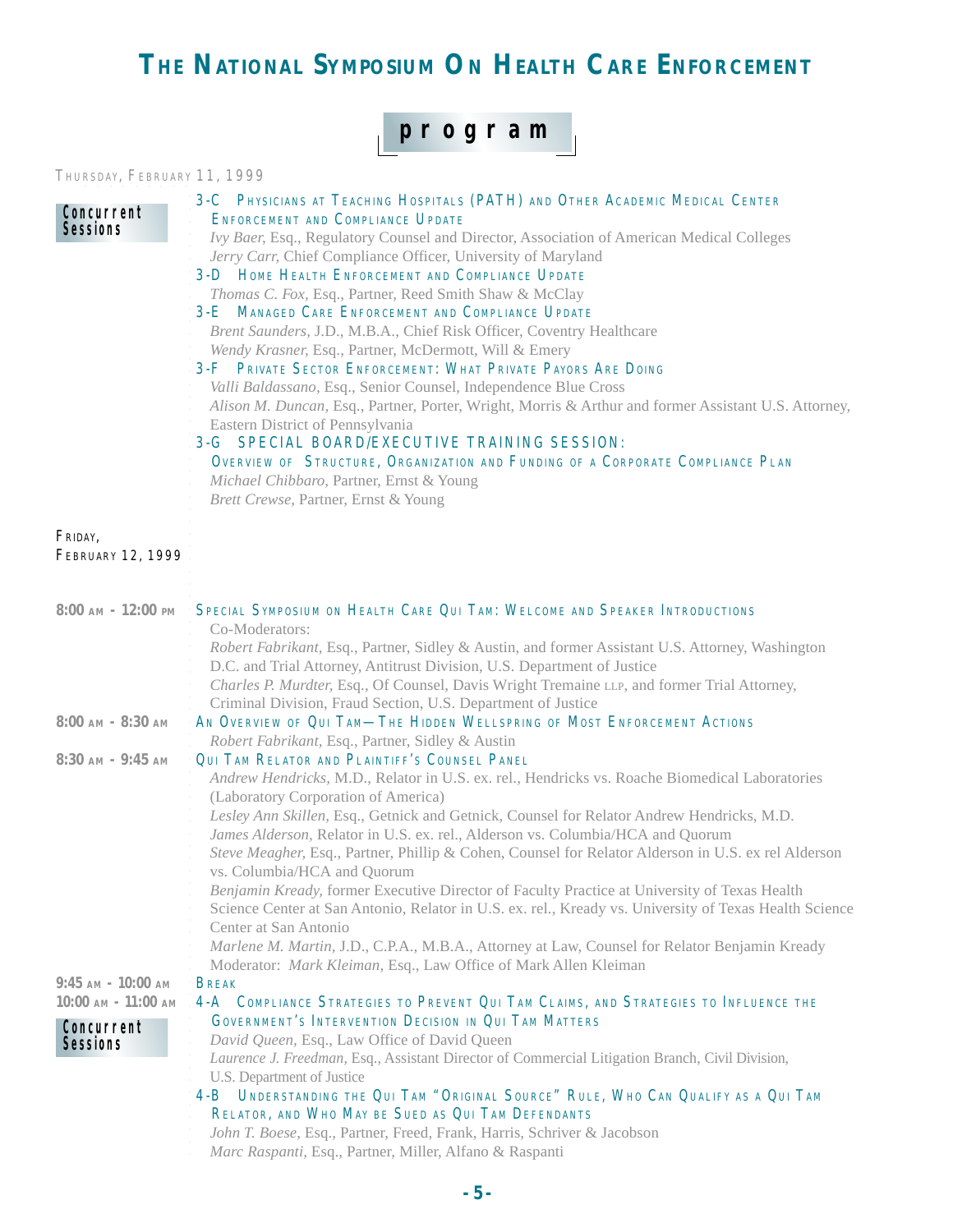# **THE SECOND ANNUAL NATIONAL CONGRESS ON HEALTH CARE COMPLIANCE**

**FRIDAY, FEBRUARY 12, 1999**

## **program**

#### FRIDAY, FEBRUARY 12, 1999 *(continued)*

| and a state of the state of the |                                                                                                                                   |
|---------------------------------|-----------------------------------------------------------------------------------------------------------------------------------|
| Concurrent                      | 4-C NEGOTIATION AND IMPLEMENTATION OF CORPORATE INTEGRITY AGREEMENTS                                                              |
| Sessions                        | W. McKay Henderson, Partner, PricewaterhouseCoopers                                                                               |
|                                 | Gabriel L. Imperato, Esq., Broad & Cassel                                                                                         |
|                                 | 4-D RESPONDING TO CRIMINAL INVESTIGATIONS CONDUCTED IN CONJUNCTION WITH FALSE CLAIMS                                              |
|                                 | <b>ACT/QUI TAM LITIGATION</b>                                                                                                     |
|                                 | Mark D. Hopson, Esq., Partner, Sidley & Austin                                                                                    |
|                                 | Charles P. Murdter, Esq., Of Counsel, Davis Wright Tremaine LLP                                                                   |
|                                 | 4-E STATE FALSE CLAIMS ACT AND QUI TAM LITIGATION                                                                                 |
|                                 | Carolyn McElroy, Esq., Assistant Attorney General and Chief of Medicaid Fraud Control Unit, Maryland                              |
|                                 | <b>4-F COST EFFECTIVE COMPLIANCE STRATEGIES FOR SMALLER ORGANIZATIONS</b>                                                         |
|                                 | Frank Fedor, Esq., Partner, Diepenbrock, Wolff, Plant & Hannegan                                                                  |
|                                 | Lisa Murtha, Director of Control and Compliance, Deloitte & Touche, and former Compliance Officer,                                |
|                                 | University of Pennsylvania and Pennsylvania Blue Shield<br>4-G SPECIAL BOARD/EXECUTIVE TRAINING SESSION:                          |
|                                 | REQUIRED COMMITMENT AND KEY ACTIONS OF EXECUTIVES/BOARD TO ESTABLISH AND IMPLEMENT                                                |
|                                 | A CORPORATE COMPLIANCE PROGRAM                                                                                                    |
|                                 | Dion P. Sheidy, Partner and National Director of Corporate Compliance, PricewaterhouseCoopers                                     |
|                                 | 11:00 AM - 12:00 PM - 5-A FALSE CLAIMS ACT AND QUI TAM RISK AREAS/LITIGATION IN ACUTE CARE HOSPITALS                              |
|                                 | Lucy Eldridge, Esq., Chief Compliance Officer, Greater New York Hospital Association                                              |
| Concurrent                      | Rachel Seifert, Esq., Vice President and General Counsel, Community Health System, and former Associate                           |
| Sessions                        | Legal Counsel, Columbia/HCA                                                                                                       |
|                                 | 5-B FALSE CLAIMS ACT AND QUI TAM RISK AREAS/LITIGATION IN PSYCHIATRIC HOSPITALS                                                   |
|                                 | Dan Anderson, Esq., Trial Attorney, Fraud Section, Civil Division, U.S. Department of Justice                                     |
|                                 | Stephen S. Cowen, Esq., Partner, King & Spalding                                                                                  |
|                                 | 5-C FALSE CLAIMS ACT AND QUI TAM RISK AREAS/LITIGATION IN SKILLED NURSING AND RELATED                                             |
|                                 | <b>ANCILLARY SERVICES</b>                                                                                                         |
|                                 | Barry Landsberg, Esq., Partner, Manatt, Phelps & Phillips                                                                         |
|                                 | David Hoffman, Esq., Assistant U.S. Attorney, Eastern District of Pennsylvania                                                    |
|                                 | 5-D FALSE CLAIMS ACT AND QUI TAM RISK AREAS/LITIGATION IN DURABLE MEDICAL EQUIPMENT,                                              |
|                                 | HOME HEALTH AND PHARMACEUTICALS                                                                                                   |
|                                 | Doreen R. Bellucci, Esq., Associate General Counsel/Compliance Officer, Apria Healthcare                                          |
|                                 | Paul E. Kalb, M.D., Partner, Sidley & Austin                                                                                      |
|                                 | 5-E FALSE CLAIMS ACT AND QUI TAM RISK AREAS/LITIGATION IN CARRIERS AND FISCAL INTERMEDIARIES                                      |
|                                 | Ronald E. Osman, Esq., Partner, Ronald E. Osman & Associates, Ltd., Counsel for Relator Evelyn Knob in                            |
|                                 | Knob vs. Health Care Service Corp. (Blue Cross/Blue Shield Illinois)                                                              |
|                                 | Gregory N. Pimstone, Esq., Partner, Latham & Watkins                                                                              |
|                                 | Daniel J. Weissburg, Esq., Editor-in-Chief of CCH Compliance<br>5-F CREATING AND IMPLEMENTING A COMPLIANCE VIDEO TRAINING PROGRAM |
|                                 | Mary Bennett, Vice President of Education and Development, MedPartners, Inc.                                                      |
|                                 | Evelyn Williams, Director of Training and Education, MedPartners, Inc.                                                            |
|                                 | 5-G SPECIAL BOARD/EXECUTIVE TRAINING SESSION:                                                                                     |
|                                 | BOARD/EXECUTIVE RESPONSIBILITIES UNDER CORPORATE FIDUCIARY DUTY, FEDERAL SENTENCING                                               |
|                                 | <b>GUIDELINES AND IN RE CAREMARK</b>                                                                                              |
|                                 | Robert G. Homchick, Esq., Partner, Davis Wright Tremaine LLP                                                                      |
|                                 | Edwin D. Rauzi, Esq., Partner, Davis Wright Tremaine LLP                                                                          |
|                                 | 12:00 PM - 1:45 PM · LUNCHEON SESSION                                                                                             |
|                                 | <b>HCFA's HEALTH CARE COMPLIANCE INITIATIVES</b>                                                                                  |
|                                 | Nancy-Ann Min DeParle, Administrator, Health Care Financing Administration                                                        |
|                                 | <b>COMPLIANCE LESSONS FROM OTHER INDUSTRIES</b>                                                                                   |
|                                 | Alan Yuspeh, Esq., Senior Vice President, Ethics, Compliance and Corporate Responsibility, Columbia/HCA                           |
|                                 | Moderator: John Iglehart, Editor, Health Affairs Journal                                                                          |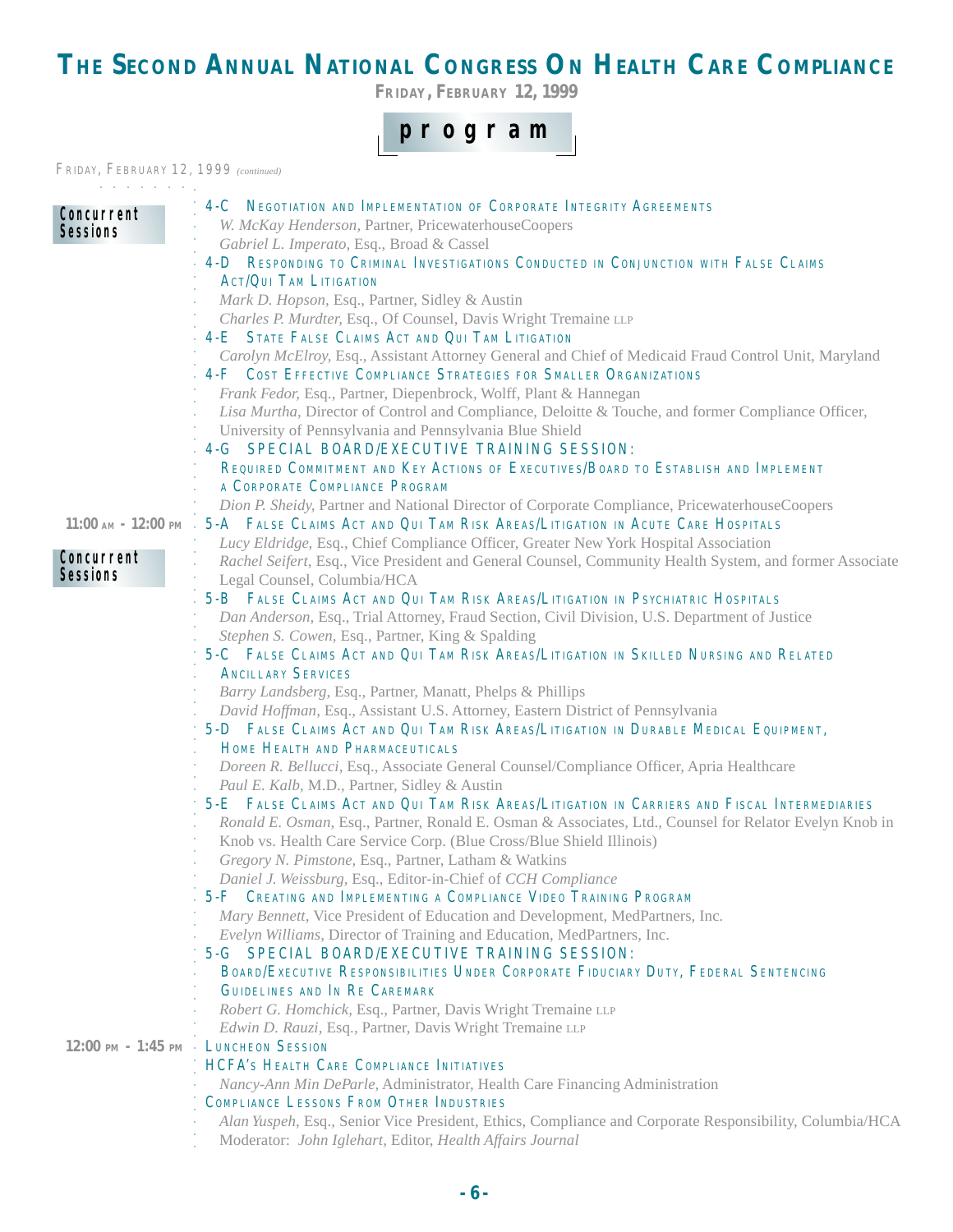# **THE SECOND ANNUAL NATIONAL CONGRESS ON HEALTH CARE COMPLIANCE**

**FRIDAY, FEBRUARY 12, 1999**



 $\overline{\phantom{a}}$ 

 $\mathbf{I}$ 

| FRIDAY, FEBRUARY 12, 1999 (continued) |                                                                                                                                                                                                                                                                                                                                                                                                                                                                                                                                 |
|---------------------------------------|---------------------------------------------------------------------------------------------------------------------------------------------------------------------------------------------------------------------------------------------------------------------------------------------------------------------------------------------------------------------------------------------------------------------------------------------------------------------------------------------------------------------------------|
| $1:45$ PM - $2:45$ PM $\cdot$         | HEALTH CARE COMPLIANCE OFFICER PANEL: CUTTING EDGE ISSUES IN COMPLIANCE<br>Eileen T. Boyd, Esq., Chief Compliance Officer, UCSF Stanford Health Care and former Assistant Inspector<br>General, DHHS<br>Ted Sanford, M.D., Chief Compliance Officer for Billing, University of Michigan<br>Brent Saunders, Esq., Chief Risk Officer, Coventry Healthcare and former Senior Vice President<br>Compliance and Regulatory Affairs, Home Care Concepts of America<br>John Steiner, Esq., Chief Compliance Officer, Cleveland Clinic |
|                                       | Alan Yuspeh, Esq., Senior Vice President, Ethics, Compliance and Corporate Responsibility, Columbia/HCA<br>Moderator: Roy J. Snell, Senior Manager, Deloitte & Touche LLP, former Chief Compliance Officer,<br>University of Wisconsin Hospitals, Clinics and Medical Foundation and Immediate Past-President, HCCA                                                                                                                                                                                                             |
| $2:45$ PM - $3:00$ PM                 | <b>BREAK</b>                                                                                                                                                                                                                                                                                                                                                                                                                                                                                                                    |
| $3:00$ PM - $4:00$ PM                 | 6-A How to CONDUCT AN INTERNAL INVESTIGATION AND LIVE TO TELL ABOUT IT                                                                                                                                                                                                                                                                                                                                                                                                                                                          |
|                                       | Alex Schillaci, Jr., Partner, Deloitte & Touche LLP                                                                                                                                                                                                                                                                                                                                                                                                                                                                             |
| Concurrent                            | <b>6-B PRACTICAL COMPLIANCE IMPLEMENTATION STEPS</b>                                                                                                                                                                                                                                                                                                                                                                                                                                                                            |
| <b>Sessions</b>                       | John Steiner, Esq., Chief Compliance Officer, Cleveland Clinic                                                                                                                                                                                                                                                                                                                                                                                                                                                                  |
|                                       | 6-C UTILIZING SOFTWARE TO COMPLY WITH THE MONITORING AND AUDITING MANDATES OF THE                                                                                                                                                                                                                                                                                                                                                                                                                                               |
|                                       | <b>MODEL GUIDELINES</b>                                                                                                                                                                                                                                                                                                                                                                                                                                                                                                         |
|                                       | Joseph J. Russo, Esq., Sr. Vice President and Corporate Compliance Officer, QuadraMed/Cabot Marsh<br>Jonathan Kweller, J.D., L.L.M., Compliance Attorney and Associate Compliance Officer<br>QuadraMed/Cabot Marsh                                                                                                                                                                                                                                                                                                              |
|                                       | <b>6-D ESTABLISHING AND MANAGING COMPLIANCE HOTLINES</b>                                                                                                                                                                                                                                                                                                                                                                                                                                                                        |
|                                       | Pat Marion, CFE, Partner, Compliance Concepts                                                                                                                                                                                                                                                                                                                                                                                                                                                                                   |
|                                       | Dick Elslager, Senior Vice President, Compliance Concepts                                                                                                                                                                                                                                                                                                                                                                                                                                                                       |
|                                       | 6-E PRACTICAL APPROACHES TO IMPLEMENTING COMPLIANCE PROGRAMS AT THE DEPARTMENTAL LEVEL                                                                                                                                                                                                                                                                                                                                                                                                                                          |
|                                       | Jody A. Noon, Esq., Partner, Davis Wright Tremaine LLP                                                                                                                                                                                                                                                                                                                                                                                                                                                                          |
|                                       | 6-F SPECIAL BOARD/EXECUTIVE TRAINING SESSION:                                                                                                                                                                                                                                                                                                                                                                                                                                                                                   |
|                                       | <b>WORKING WITH YOUR CORPORATE COMPLIANCE OFFICER</b>                                                                                                                                                                                                                                                                                                                                                                                                                                                                           |
|                                       | Cori Fisher McRae, J.D., M.P.P., Chief Compliance Officer, Saint Barnabus Health Care System, and HCCA<br>1998 Compliance Professional of the Year                                                                                                                                                                                                                                                                                                                                                                              |
|                                       | Brent Saunders, J.D., M.B.A., Chief Risk Officer, Coventry Healthcare, President, HCCA and HCCA 1997<br>Compliance Professional of the Year                                                                                                                                                                                                                                                                                                                                                                                     |
|                                       | Roy Snell, Senior Manager, Deloitte & Touche LLP, and Immediate Past-President, HCCA                                                                                                                                                                                                                                                                                                                                                                                                                                            |
| $4:00 \text{ PM} - 5:00 \text{ PM}$   | 7-A THE ROLE OF ETHICS IN AN INTEGRATED COMPLIANCE PROGRAM                                                                                                                                                                                                                                                                                                                                                                                                                                                                      |
|                                       | Jan Heller, Ph.D., Director, Center for Ethics in Health Care                                                                                                                                                                                                                                                                                                                                                                                                                                                                   |
| Concurrent                            | 7-B INCORPORATING ANTITRUST CONCERNS INTO INSTITUTIONAL COMPLIANCE PLANS                                                                                                                                                                                                                                                                                                                                                                                                                                                        |
| Sessions                              | Robert F. Leibenluft, Esq., Partner, Hogan & Hartson, Washington, D.C., and former Assistant Director,                                                                                                                                                                                                                                                                                                                                                                                                                          |
|                                       | Federal Trade Commission, Healthcare Division                                                                                                                                                                                                                                                                                                                                                                                                                                                                                   |
|                                       | 7-C RESPONDING TO ENFORCEMENT INITIATIVES: DEALING WITH PROSECUTORS, AGENTS AND AUDITORS                                                                                                                                                                                                                                                                                                                                                                                                                                        |
|                                       | Michael Kendall, Esq., Partner, McDermott Will & Emery                                                                                                                                                                                                                                                                                                                                                                                                                                                                          |
|                                       | Thomas H. Suddath, Esq., Partner, Montgomery, McCraken, Walker & Rhoads, and former Assistant U.S.                                                                                                                                                                                                                                                                                                                                                                                                                              |
|                                       | Attorney, Eastern District of Pennsylvania                                                                                                                                                                                                                                                                                                                                                                                                                                                                                      |
|                                       | <b>7-D COMPLIANCE CONCERNS IN TRANSACTION DUE DILIGENCE</b>                                                                                                                                                                                                                                                                                                                                                                                                                                                                     |
|                                       | Douglas Hastings, Esq., Partner, Epstein, Becker & Green                                                                                                                                                                                                                                                                                                                                                                                                                                                                        |
|                                       | 7-E ESTABLISHING AND IMPLEMENTING A COMPLIANCE CODING AND DOCUMENTATION TEAM AND PROTOCOLS                                                                                                                                                                                                                                                                                                                                                                                                                                      |
|                                       | Cori Fisher McRae, J.D., M.P.P., Chief Compliance Officer, Saint Barnabus Health Care System, and HCCA                                                                                                                                                                                                                                                                                                                                                                                                                          |
|                                       | 1998 Compliance Professional of the Year                                                                                                                                                                                                                                                                                                                                                                                                                                                                                        |
|                                       | 7-F SPECIAL BOARD/EXECUTIVE TRAINING SESSION:                                                                                                                                                                                                                                                                                                                                                                                                                                                                                   |
|                                       | MAINTAINING FOCUS - ONGOING COMMITMENTS AND IMPLEMENTATION OF CORPORATE COMPLIANCE PLANS                                                                                                                                                                                                                                                                                                                                                                                                                                        |
|                                       | Mukesh Gangwal, Partner and National Director of Regulatory Compliance Services, Arthur Andersen Co., L.L.P.                                                                                                                                                                                                                                                                                                                                                                                                                    |
|                                       |                                                                                                                                                                                                                                                                                                                                                                                                                                                                                                                                 |
|                                       |                                                                                                                                                                                                                                                                                                                                                                                                                                                                                                                                 |
|                                       |                                                                                                                                                                                                                                                                                                                                                                                                                                                                                                                                 |